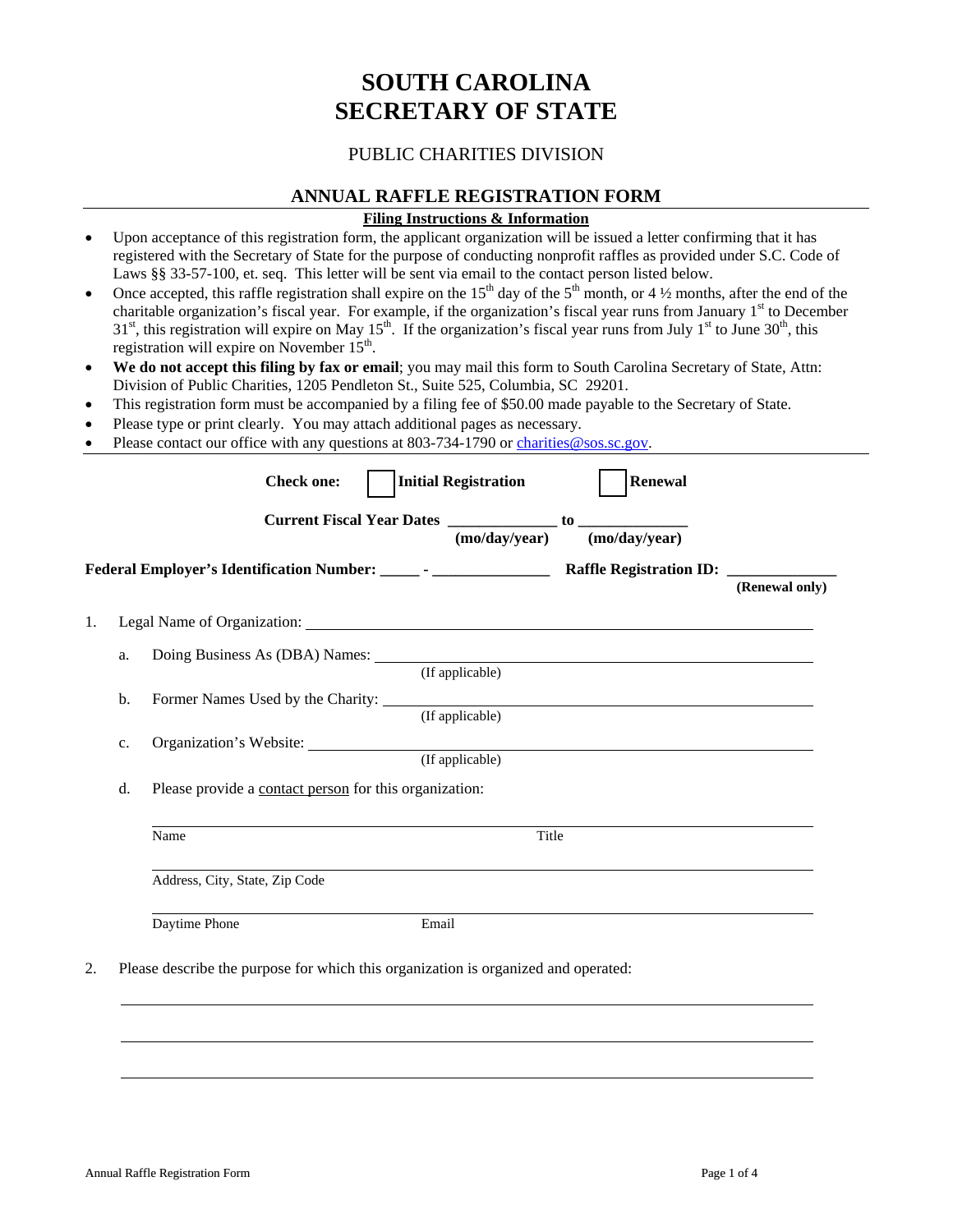3. a. Is this organization recognized by the South Carolina Department of Revenue and the United States Internal Revenue Service as exempt from federal and state income taxation pursuant to the Internal Revenue Code?

|    |                                                                                                          | NO<br>YES                                                                                                                                                                                                                                                                                                                                                                       |  |  |  |  |
|----|----------------------------------------------------------------------------------------------------------|---------------------------------------------------------------------------------------------------------------------------------------------------------------------------------------------------------------------------------------------------------------------------------------------------------------------------------------------------------------------------------|--|--|--|--|
|    | b.                                                                                                       | If you answered "yes" to question 3a, please indicate the Internal Revenue Code section under which the<br>organization is exempt, and <b>attach a copy of the determination letter recognizing the organization's tax-</b><br>exempt status from the Internal Revenue Service, along with any changes, amendments or revocations to<br>that letter, to this registration form: |  |  |  |  |
|    |                                                                                                          | $501(c)(6)$   $501(c)(7)$<br> 501(c)(8)<br>501(c)(10)<br>501(c)(3)<br>501(c)(4)<br>501(c)(19)<br>501(d)                                                                                                                                                                                                                                                                         |  |  |  |  |
| 4. | a.                                                                                                       | Is this organization a class, department, or organization of an educational institution?<br><b>YES</b><br>$\overline{NQ}$                                                                                                                                                                                                                                                       |  |  |  |  |
|    | b.                                                                                                       | If you answered "yes" to question 4a, provide the name of the educational institution:                                                                                                                                                                                                                                                                                          |  |  |  |  |
| 5. | a.                                                                                                       | Is this organization currently registered as a charitable organization with the Secretary of State, or has this<br>organiztion filed an annual application for registration exemption with the the Secretary of State, in compliance<br>with the South Carolina Solicitation of Charitable Funds Act?                                                                           |  |  |  |  |
|    |                                                                                                          | NO<br><b>YES</b>                                                                                                                                                                                                                                                                                                                                                                |  |  |  |  |
|    | b.                                                                                                       | If you answered "yes" to 5a, list the organization's Charity ID:                                                                                                                                                                                                                                                                                                                |  |  |  |  |
|    | c.                                                                                                       | If you answered "no" to 5a, indicate the reason that the organization is excluded from the filing requirements of<br>the South Carolina Solicitation of Charitable Funds Act:                                                                                                                                                                                                   |  |  |  |  |
|    |                                                                                                          | The organization is a church, synagogue, mosque or other house of worship.<br>Other                                                                                                                                                                                                                                                                                             |  |  |  |  |
| 6. | a.                                                                                                       | Enter the state and country in which the organization was legally established, as well as the date of establishment:                                                                                                                                                                                                                                                            |  |  |  |  |
|    |                                                                                                          | <b>State</b><br>Date<br>Country                                                                                                                                                                                                                                                                                                                                                 |  |  |  |  |
|    | b.                                                                                                       | (mo/day/year)<br>Form of organization:                                                                                                                                                                                                                                                                                                                                          |  |  |  |  |
|    |                                                                                                          | Corporation<br>Unincorporated Association<br>Other                                                                                                                                                                                                                                                                                                                              |  |  |  |  |
|    | If the organization is a corporation, provide the name and street address of its registered agent.<br>c. |                                                                                                                                                                                                                                                                                                                                                                                 |  |  |  |  |
|    |                                                                                                          | Name (This cannot be the name of the organization.)                                                                                                                                                                                                                                                                                                                             |  |  |  |  |
|    |                                                                                                          | Zip Code<br>Street Address (PO Box cannot be accepted.)<br>City<br><b>State</b>                                                                                                                                                                                                                                                                                                 |  |  |  |  |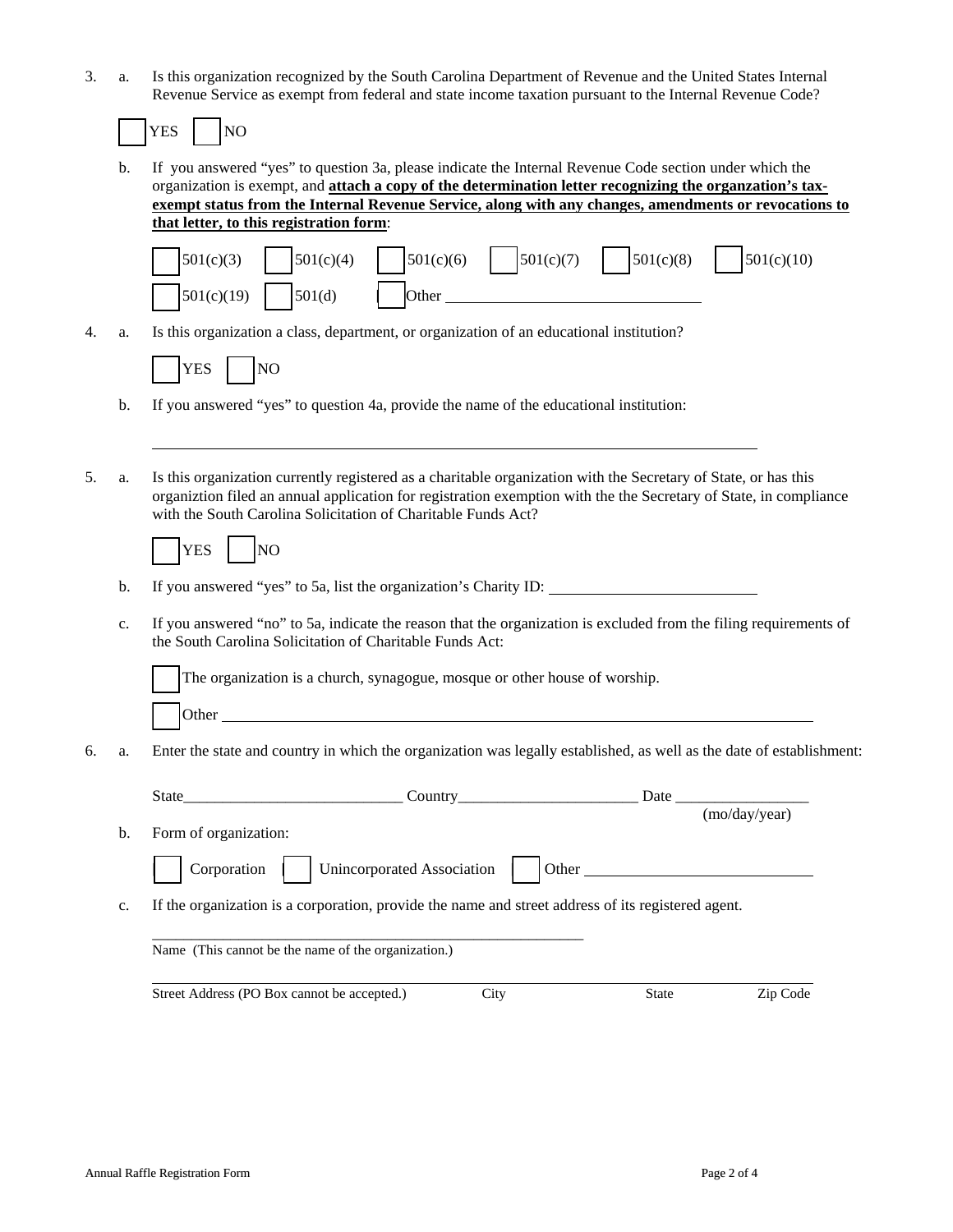- 7. Complete a <u>or</u> b, whichever applies:
	- a. Physical address of the organization:

|                      | Street Address (PO Box cannot be accepted.)                                                                                                                            | City                           | <b>State</b> | Zip Code |  |  |  |
|----------------------|------------------------------------------------------------------------------------------------------------------------------------------------------------------------|--------------------------------|--------------|----------|--|--|--|
| b.                   | If the organization does not maintain an office, please provide the name and address of the person having physical<br>custody of the organization's financial records: |                                |              |          |  |  |  |
|                      | Name                                                                                                                                                                   |                                |              |          |  |  |  |
|                      | Street Address (PO Box cannot be accepted.)                                                                                                                            | City                           | <b>State</b> | Zip Code |  |  |  |
|                      | Addresses of any of this organization's offices in South Carolina. Attach a list if necessary.                                                                         |                                |              |          |  |  |  |
| Name                 |                                                                                                                                                                        | Address, City, State, Zip Code |              |          |  |  |  |
|                      |                                                                                                                                                                        |                                |              |          |  |  |  |
|                      | Names and addresses of any chapters, branches or affiliates of this organization in South Carolina. Attach a list if<br>necessary.                                     |                                |              |          |  |  |  |
|                      |                                                                                                                                                                        | Address, City, State, Zip Code |              |          |  |  |  |
|                      | For the current fiscal year, please provide the names and addresses of this organization's officers, directors, trustees,                                              |                                |              |          |  |  |  |
|                      | and board members. Attach a list if necessary.                                                                                                                         |                                |              |          |  |  |  |
|                      | Address, City, State, Zip Code                                                                                                                                         |                                |              | Title    |  |  |  |
| Name<br>Name<br>Name | Address, City, State, Zip Code                                                                                                                                         |                                |              | Title    |  |  |  |
| Name                 | Address, City, State, Zip Code                                                                                                                                         |                                |              | Title    |  |  |  |

11. a. Have any of the organization's officers or directors been the subject of a criminal conviction under S.C. Code § 33-57-170, including the offenses of conducting a nonprofit raffle in violation of the statutorty provisions governing raffle registration; violating the statutory provisions governing raffles with the intent to deceive or defraud an individual or nonprofit organization; or providing false information to the Secretary of State's Office in a raffle registration or financial report?



 b. If you answered "yes" to question 11a, provide the date and description of any such conviction as well as the name of the person convicted. Attach a list if necessary.